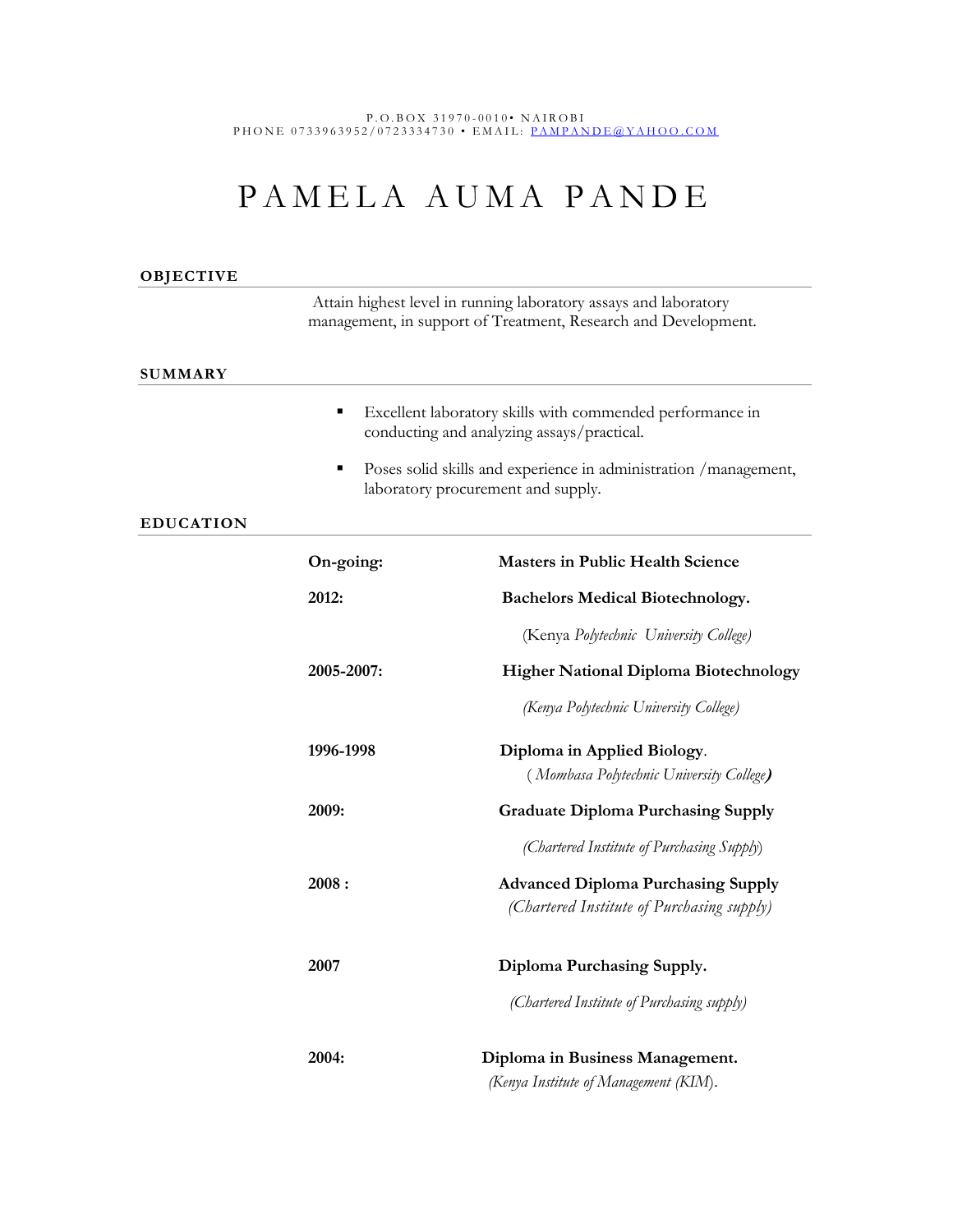## **2009 to date- University of Nairobi, Human Anatomy Department Position: Manager Chiromo Funeral Parlour**

#### **Responsibilities:-***Managing all the activities of Chiromo Funeral Parlour including and not limited to-:*

Reception of bodies

.

- **Embalming, storage and dispatch of bodies.**
- Reconditioning and reconstruction of bodies.
- Coffin sales
- **Hearse services**
- **Mortuary attendants training course**
- **Autopsy examination**
- **Marketing of the CFP facility.**
- Personnel management and supervision
- Customer care management.

## **2009 Jan-Oct: University of Nairobi, School of Biological Sciences. Position: Senior Technician**

## **Responsibilities.**

- Carrying out practical session for undergraduates and post graduates
- Carrying out research assays.

## **2005-2008 Kenya Medical Research Institute-WRP. Position: Laboratory Technologist/ Procurement Assistant Responsibilities**

- Processing requisitions, sourcing quotes and generating purchase orders.
- Monitoring orders status with vendors and communicating feedback on the same to end users.
- Coordinating and ensuring speedy customs clearances of supplies/goods.
- Coordinating the tax exemptions of supplies.
- Scheduling and ensuring prompt delivery of goods to warehouse.
- Receiving, inventorying supplies and updating the system data base.
- Re-distributing of supplies to end users in the project sites
- Providing general administrative support to procurement Department.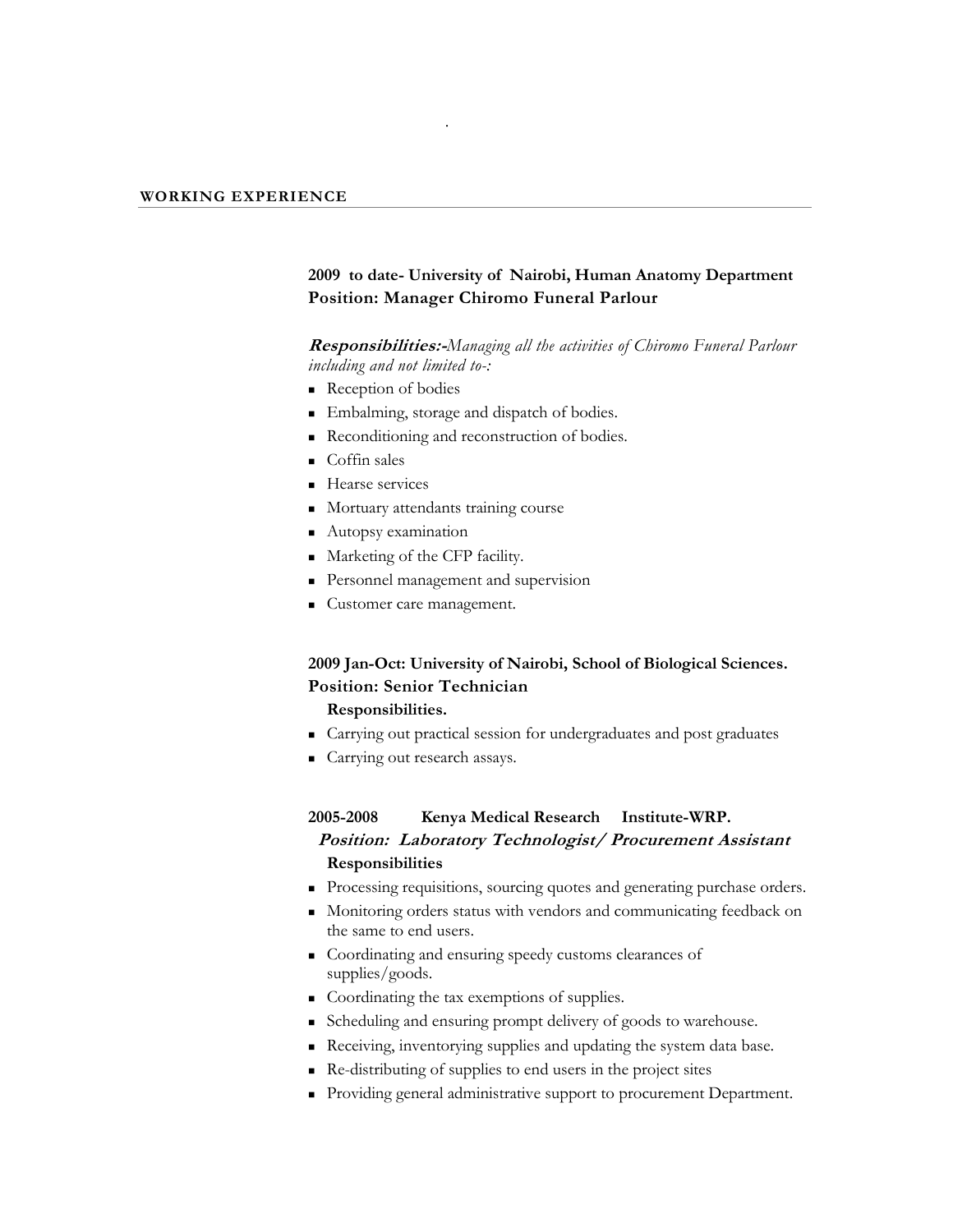- Organizing and taking minutes of the USAMRU-K Procurement monthly meetings.
- Carrying out other laboratory assays

#### **2001-2005 -Kenya Medical Research Institute-WRP**

## **Position: In-charge Immunology Department Responsibilities**

- Responsible for carrying out various laboratory tests and procedures including but not limited to Elisa,PCR, and Flowcytometry
- Responsible for Mobilizing and educating study volunteers on HIV/AIDS.
- Coordinating of community mobilization strategies of the study

## **1999-2000 Kenya Medical Research Institute-CDC. Position: Laboratory Technologist**. **Responsibilities**

- Running of samples on Facscan to determine the CD4/CD8 Counts.
- Performing PCR assays
- Cross-sectional study of intestinal parasites (Stool microscopy).

#### **SKILLS**

- Knowledge of computer skills, Microsoft word, Excel, power point.
- Fluent in spoken and written English and Kiswahili.
- Valid driving license

#### **AWARDS/ACHIEVEMENTS.**

**AUG- 2012:** Completed training in Biosafety and Biosecurity-facilitated by Ministry of Public Health Services

**AUG-2010:** Completed training on strategic planning of IGU by UNES

**FEB-2001**: Completed training on HIV/AIDS-Counseling skills facilitated by (K.I.P.C) Kenya Institute of Professional Counseling.

**May-2002**: Attained certificate of Good Laboratory Practice on completion of the course.

**OCT-2002**: Completed training on Flowcytometry at Makerere Medical school/US Medical Research Unit, Kampala Facilitated by Henry